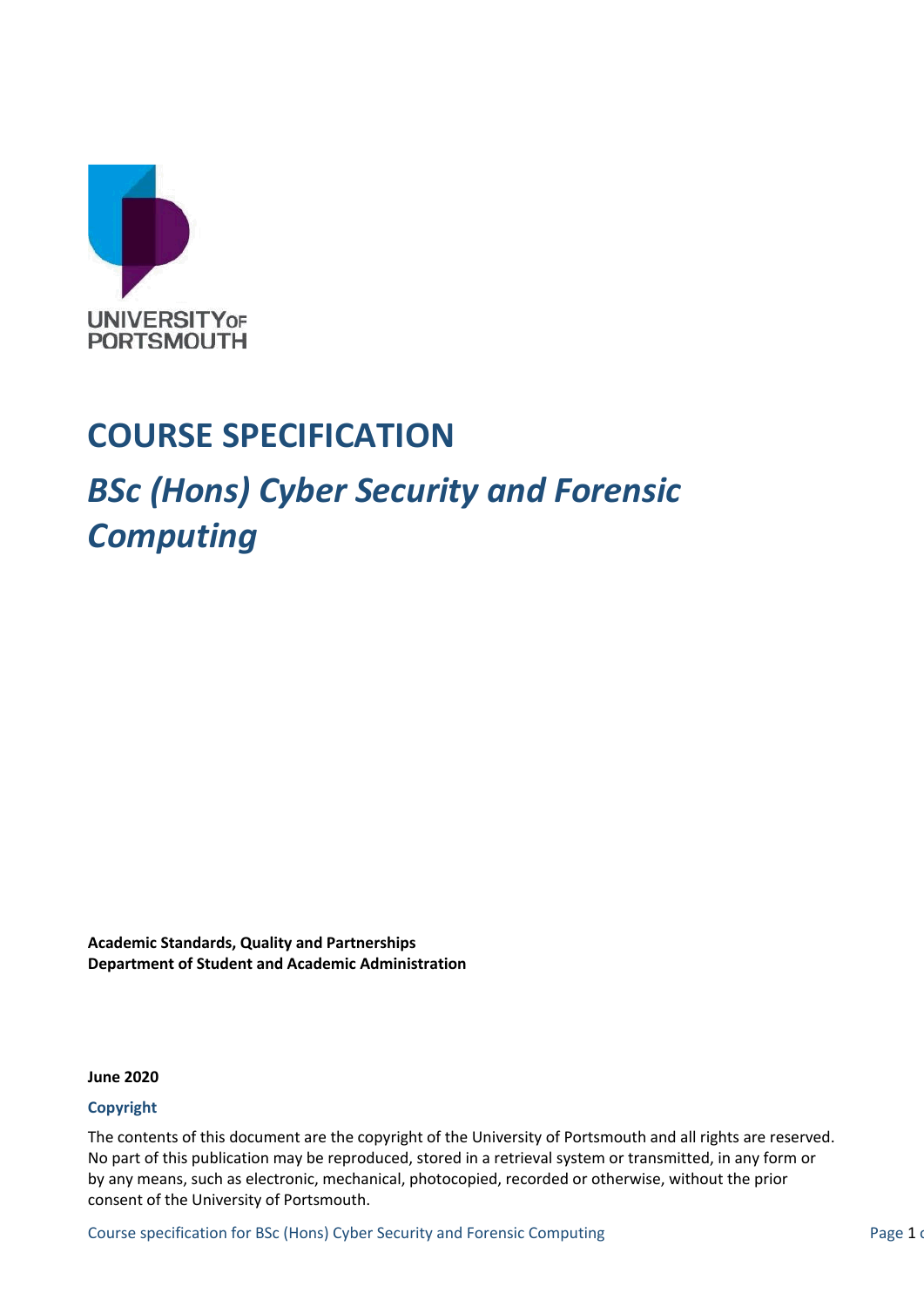# **COURSE SPECIFICATION**

Please refer to the [Course Specification Guidance Notes](http://www.port.ac.uk/departments/services/academicregistry/qmd/curriculum-framework-2019-20/filetodownload,201767,en.docx) for guidance on completing this document.

| <b>Course Title</b>                                                                                  | <b>Cyber Security and Forensic Computing</b>                                                                                                               |
|------------------------------------------------------------------------------------------------------|------------------------------------------------------------------------------------------------------------------------------------------------------------|
| <b>Final Award</b>                                                                                   | BSc (Hons) Cyber Security and Forensic Computing                                                                                                           |
| <b>Exit Awards</b>                                                                                   | CertHE, DipHE, BSc, BSc (Hons)                                                                                                                             |
| Course Code / UCAS code (if applicable)                                                              | C <sub>2753S</sub>                                                                                                                                         |
| Mode of study                                                                                        | <b>Full time</b>                                                                                                                                           |
| Mode of delivery                                                                                     | Campus                                                                                                                                                     |
| Normal length of course                                                                              | 3 years, 4 years with placement                                                                                                                            |
| Cohort(s) to which this course specification<br>applies                                              | from September 2020 intake onwards                                                                                                                         |
| <b>Awarding Body</b>                                                                                 | University of Portsmouth                                                                                                                                   |
| <b>Teaching Institution</b>                                                                          | University of Portsmouth                                                                                                                                   |
| Faculty                                                                                              | <b>Faculty of Technology</b>                                                                                                                               |
| School/Department/Subject Group                                                                      | <b>School of Computing</b>                                                                                                                                 |
| School/Department/Subject Group webpage                                                              | https://www.port.ac.uk/about-us/structure-and-<br>governance/organisational-structure/our-academic-<br>structure/faculty-of-technology/school-of-computing |
| Course webpage including entry criteria                                                              | https://www.port.ac.uk/study/courses/bsc-hons-cyber-<br>security-and-forensic-computing                                                                    |
| Professional and/or Statutory Regulatory<br><b>Body accreditations</b>                               |                                                                                                                                                            |
| <b>Quality Assurance Agency Framework for</b><br><b>Higher Education Qualifications (FHEQ) Level</b> | Level 6                                                                                                                                                    |

This course specification provides a summary of the main features of the course, identifies the aims and learning outcomes of the course, the teaching, learning and assessment methods used by teaching staff, and the reference points used to inform the curriculum.

This information is therefore useful to potential students to help them choose the right course of study, to current students on the course and to staff teaching and administering the course.

Further detailed information on the individual modules within the course may be found in the relevant module descriptors and the Course Handbook provided to students on enrolment.

Please refer to the [Module Web Search](https://register.port.ac.uk/ords/f?p=111:1:0:::::) for further information on the course structure and modules.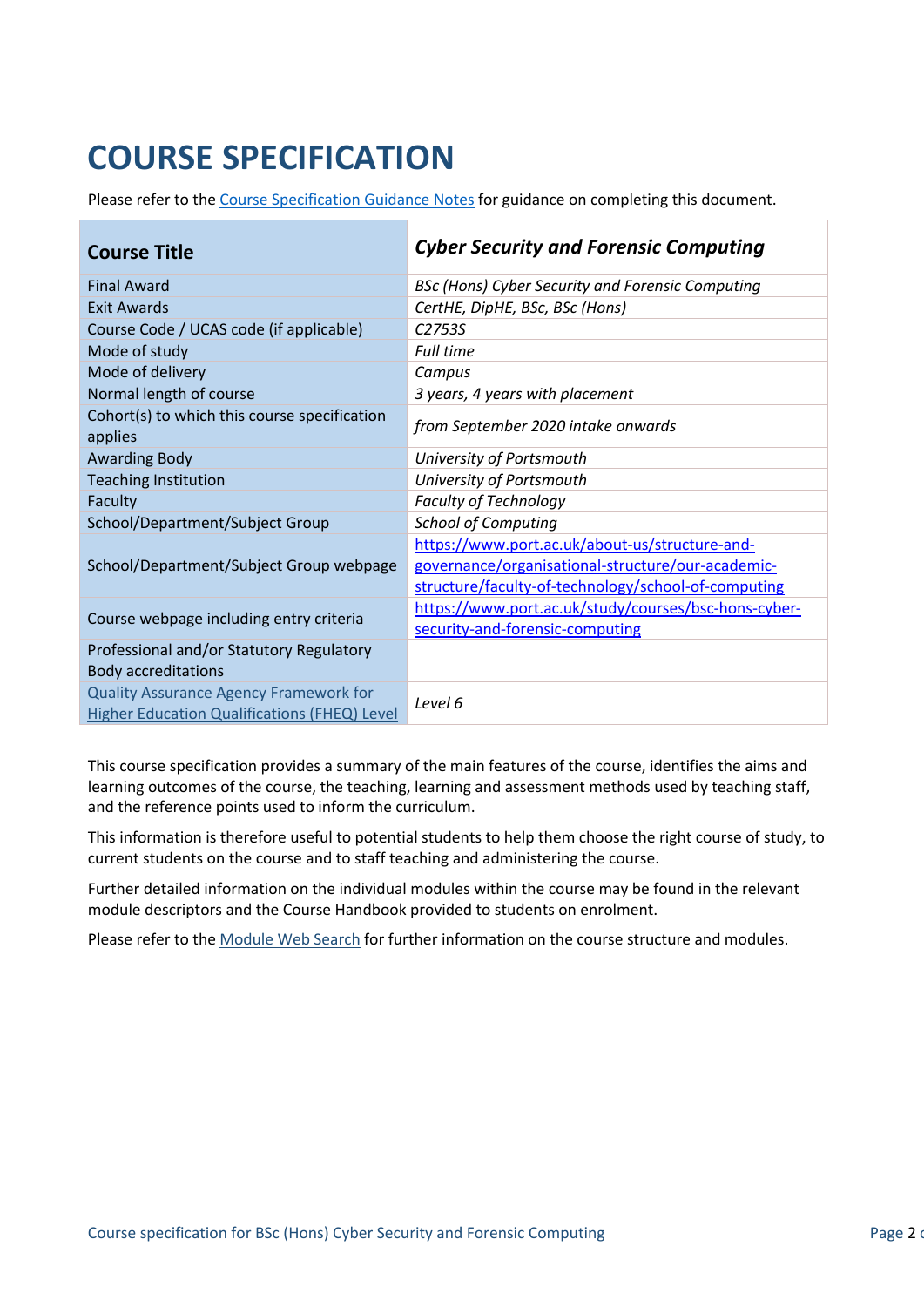## **Educational aims of the course**

While there are many professional training courses in the cyber security and forensics domain, each concerned with a single element of the profession, this BSc (Hons) Cyber Security and Forensic Computing degree has been designed to prepare students and enhance their ability to work professionally in a number of associated disciplines.

Graduates will be conversant with technical, legal and social aspects of the civil and criminal activities used in the abuse of digital technology. Graduates from this course may aim for a career in the forensic industry, law enforcement, penetration testing, cyber security analyst or developer, as a specialist in the police force or as a systems security analyst either for a technical or a commercial organisation. Alternatively, students may wish to continue study at postgraduate level.

In addition, and more generally, the course aims to develop within individuals a level of understanding, knowledge and skills to engage in offensive and defensive cyber security, analyse penetrated systems and secure them. Furthermore, to seize, secure and analyse digital media for the purposes of forensic examinations.

- Provide a challenging, stimulating and self-rewarding study environment.
- Develop a range of key skills by means of opportunities provided in the study units.
- Accommodate student needs in relation to maximising their career potential by enabling them to develop knowledge, understanding and skills in their chosen subject area.
- Promote career aspirations by including study topics on general professional practice.

## **Course Learning Outcomes and Learning, Teaching and Assessment Strategies**

The [Quality Assurance Agency for Higher Education \(QAA\)](http://www.qaa.ac.uk/en) sets out a national framework of qualification levels, and the associated standards of achievement are found in their [Framework for Higher](http://www.qaa.ac.uk/en/Publications/Documents/qualifications-frameworks.pdf) Education [Qualifications](http://www.qaa.ac.uk/en/Publications/Documents/qualifications-frameworks.pdf) document.

The Course Learning Outcomes for this course are outlined in the tables below.

#### **A. Knowledge and understanding of:**

| LO<br>numbe    | <b>Learning outcome</b>                                                                                                                                                                             | <b>Learning and</b><br><b>Teaching</b><br>methods | Assessment<br>methods   |
|----------------|-----------------------------------------------------------------------------------------------------------------------------------------------------------------------------------------------------|---------------------------------------------------|-------------------------|
| A1             | Techniques required for seizure, preservation, analysis<br>and presentation of digital evidence.                                                                                                    | Lectures and Lab<br>work                          | Reports<br>Examinations |
| A2             | The core principles of computing including databases,<br>network specification and design.                                                                                                          | Lectures and Lab<br>work                          | Reports<br>Examinations |
| A <sub>3</sub> | The principles and techniques for conducting forensic<br>investigations, the legal responses to cybercrime and<br>investigations in their social, historical, organisational<br>and global context. | Lectures and Lab<br>work                          | Reports<br>Examinations |
| A4             | Information security and cryptography principles and<br>concepts, the protection of digital data from loss and<br>corruption and information systems design and<br>component infrastructure.        | Lectures and Lab<br>work                          | Reports<br>Examinations |
| A <sub>5</sub> | Legal and ethical considerations of codes of conduct                                                                                                                                                | Lectures and Lab                                  | Reports                 |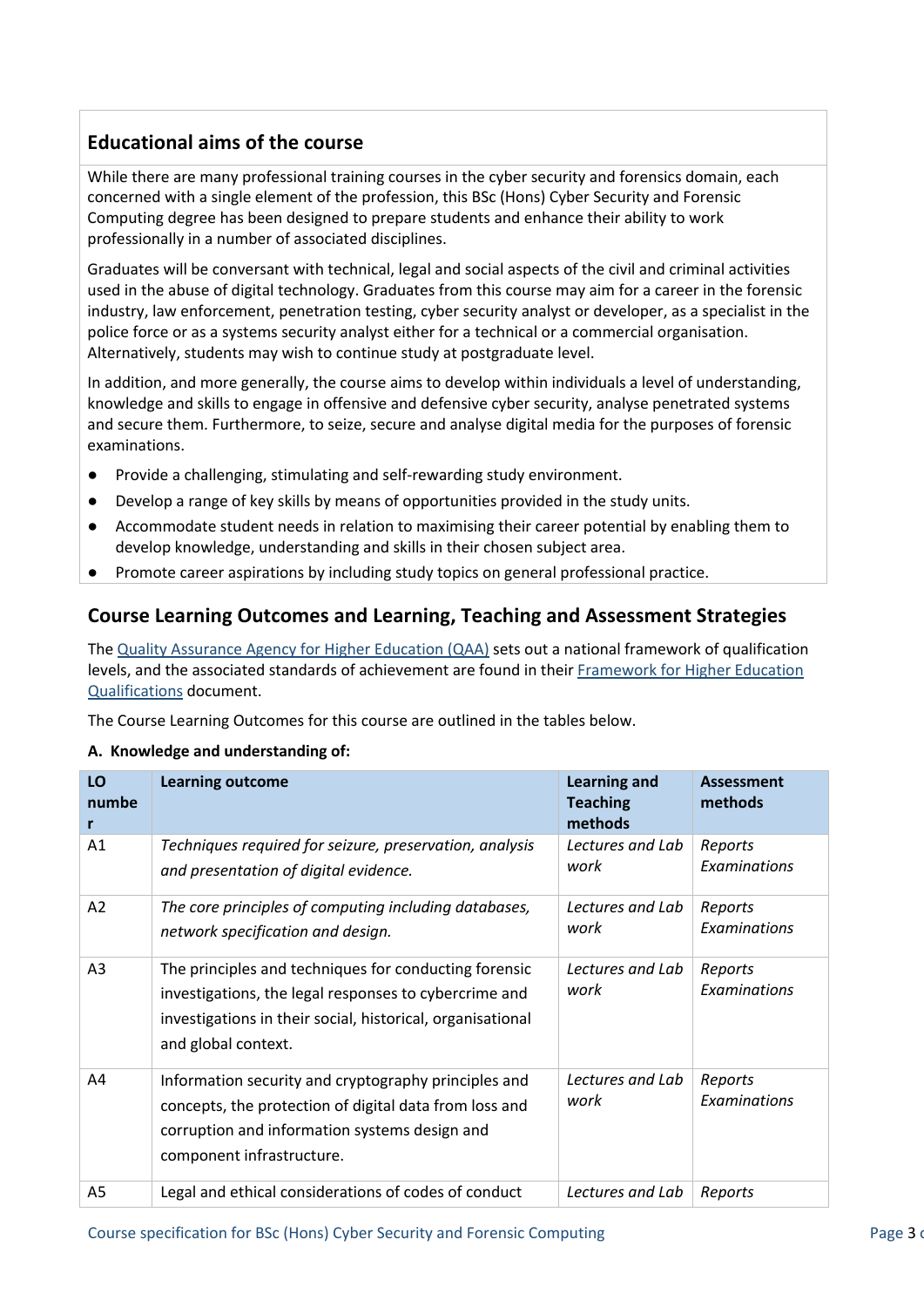| <br>__ | MI I<br>_______ | ______ |
|--------|-----------------|--------|
|        |                 |        |

*Add additional rows as required.*

#### **B. Cognitive (Intellectual or Thinking) skills, able to:**

| LO<br>numbe<br>r | <b>Learning outcome</b>                                                                                                                            | Learning and<br><b>Teaching</b><br>methods | <b>Assessment</b><br>methods |
|------------------|----------------------------------------------------------------------------------------------------------------------------------------------------|--------------------------------------------|------------------------------|
| <b>B1</b>        | Develop general abilities of an intellectual, analytical,<br>creative and problem-solving nature.                                                  | All                                        | All                          |
| <b>B2</b>        | Evaluate a range of tools developed to infiltrate digital                                                                                          | Lectures and Lab                           | Reports                      |
|                  | platforms.                                                                                                                                         | work                                       | Examinations                 |
| B <sub>3</sub>   | Evaluate risk situations and determine mechanisms to                                                                                               | Lectures and Lab                           | Reports                      |
|                  | mitigate the risk.                                                                                                                                 | work                                       | Examinations                 |
| <b>B4</b>        | Apply professional codes of conduct and appreciate the                                                                                             | Lectures and Lab                           | Reports                      |
|                  | ethical considerations that underpin them.                                                                                                         | work                                       | Examinations                 |
| <b>B5</b>        | Develop critical skills with regard to literature<br>searching, appraising and evaluating from a variety of<br>sources and synthesise the results. | Lectures and<br><b>Seminars</b>            | Essays and<br>Reports        |

#### **C. Practical (Professional or Subject) skills, able to:**

| LO<br>numbe<br>r | <b>Learning outcome</b>                                                                                                                      | <b>Learning and</b><br><b>Teaching</b><br>methods | <b>Assessment</b><br>methods |
|------------------|----------------------------------------------------------------------------------------------------------------------------------------------|---------------------------------------------------|------------------------------|
| C <sub>1</sub>   | Select effective and productive technical/legal/business<br>methods and tools for the successful investigation and<br>evidence presentation. | Lectures and Lab<br>work                          | Reports<br>Examinations      |
| C <sub>2</sub>   | Assess and plan to mitigate risks to digital information.                                                                                    | Lectures and Lab<br>work                          | Reports<br>Examinations      |
| C <sub>3</sub>   | Assess cryptanalytic techniques as part of digital<br>evidence extraction.                                                                   | Lectures and Lab<br>work                          | Reports<br>Examinations      |
| C <sub>4</sub>   | Appraise security threats to systems and networks                                                                                            | Lectures and Lab<br>work                          | Reports<br>Examinations      |
| C5               | Articulate the use of evidence in legal proceedings                                                                                          | <b>Court Simulation</b>                           | Reports<br>Examinations      |

*Add additional rows as required.*

#### **D. Transferrable (Graduate and Employability) skills, able to:**

| LO<br>numbe    | <b>Learning outcome</b>                                                                   | <b>Learning and</b><br><b>Teaching</b><br>methods | Assessment<br>methods   |
|----------------|-------------------------------------------------------------------------------------------|---------------------------------------------------|-------------------------|
| D <sub>1</sub> | Communicate effectively in writing, speaking and in<br>appropriate forms of presentation. | Lectures and<br><b>Seminars</b>                   | Reports and<br>Essays   |
| D <sub>2</sub> | Read and understand documents related to digital                                          | Lectures and Lab<br>work                          | Reports<br>Examinations |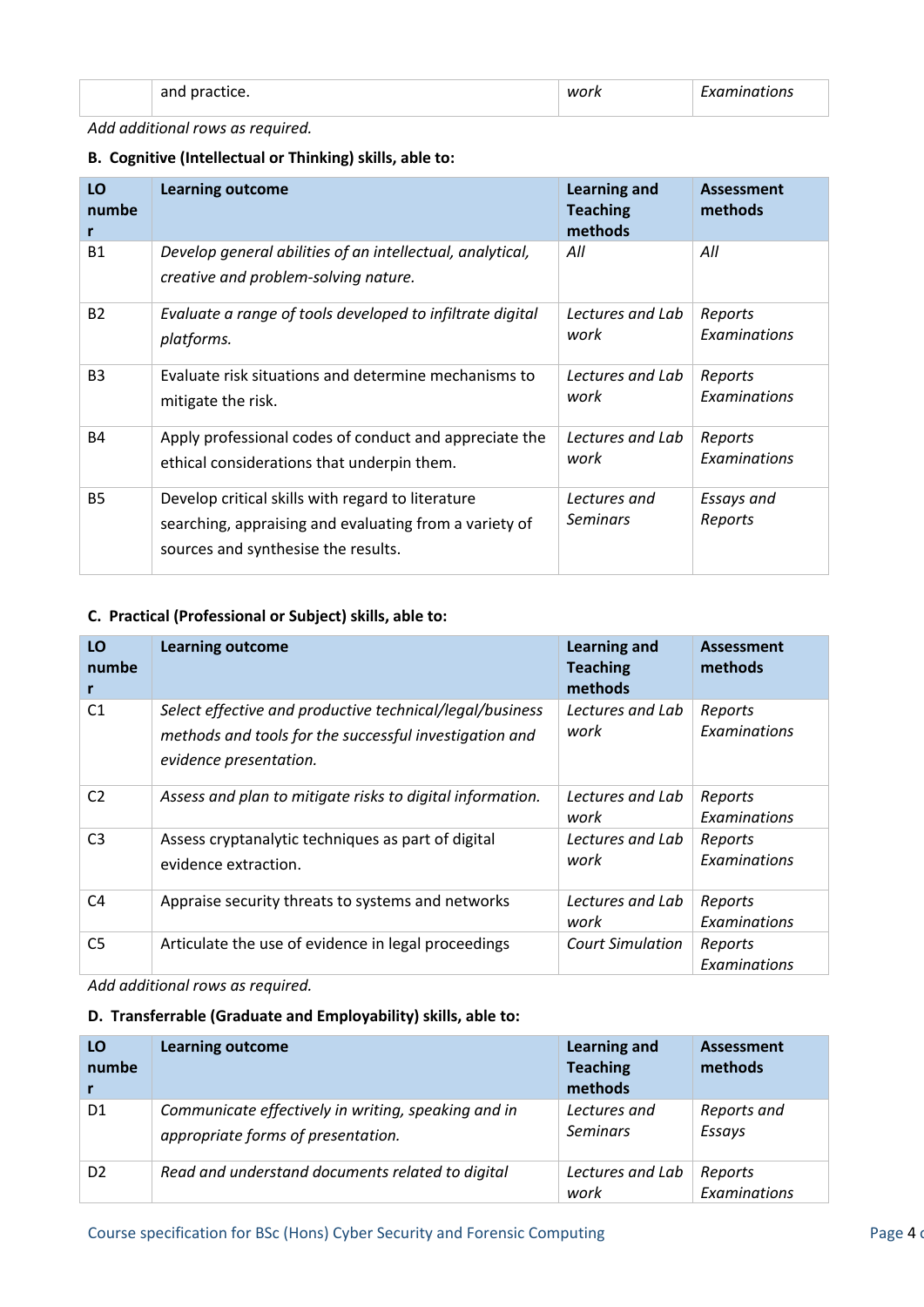|                | evidence, security and criminology.                                                                                                       |                          |                         |
|----------------|-------------------------------------------------------------------------------------------------------------------------------------------|--------------------------|-------------------------|
| D <sub>3</sub> | Use information technology to handle data and<br>simulations to assist with digital examination and data<br>capture.                      | Lectures and Lab<br>work | Reports<br>Examinations |
| D <sub>4</sub> | Assess problem domains and formulate appropriate<br>problem solving strategies.                                                           | Lectures and Lab<br>work | Reports<br>Examinations |
| D <sub>5</sub> | Demonstrate a professional capability, with a global<br>understanding, in an investigation setting and work in<br>teams to achieve goals. | Lectures and Lab<br>work | Reports                 |

*Add additional rows as required.*

#### **Academic Regulations**

The current University of Portsmouth [Academic Regulations](http://www.port.ac.uk/departments/services/academicregistry/qmd/assessmentandregulations/) will apply to this course.

## **Support for Student Learning**

The University of Portsmouth provides a comprehensive range of support services for students throughout their course, details of which are available at the [MyPort](http://myport.ac.uk/) student portal.

## **Evaluation and Enhancement of Standards and Quality in Learning and Teaching**

The University of Portsmouth undertakes comprehensive monitoring, review and evaluation of courses within clearly assigned staff responsibilities. Student feedback is a key feature in these evaluations, as represented in our [Policy for Listening to and Responding to the Student Voice](http://policies.docstore.port.ac.uk/policy-069.pdf) where you can also find further information.

## **Reference Points**

The course and outcomes have been developed taking account of:

*Insert additional reference points or delete as required*

- [University of Portsmouth Curriculum Framework Specification](http://www.port.ac.uk/departments/services/academicregistry/qmd/curriculum-framework-2019-20/filetodownload,201776,en.pdf)
- [University of Portsmouth Education Strategy 2016 -](http://policies.docstore.port.ac.uk/policy-187.pdf) 2020
- [University of Portsmouth Code of Practice for Work-based and Placement Learning](http://policies.docstore.port.ac.uk/policy-151.pdf)
- [Quality Assurance Agency UK Quality Code for Higher Education](https://www.qaa.ac.uk/quality-code)
- [Quality Assurance Agency Qualification Characteristic Statements](https://www.qaa.ac.uk/docs/qaas/focus-on/joint-degree-characteristics-15.pdf?sfvrsn=1b3ff481_8) ●
- [Quality Assurance Agency Framework for Higher Education Qualifications](https://www.qaa.ac.uk/docs/qaa/quality-code/qualifications-frameworks.pdf)
- [Quality Assurance Agency Subject Benchmark Statement](https://www.qaa.ac.uk/docs/qaa/subject-benchmark-statements/subject-benchmark-statement-computing.pdf?sfvrsn=ef2c881_10)
- Requirements of Professional and/or Statutory Regulatory Bodies: British Computer Society (BCS).
- Vocational and professional experience, scholarship and research expertise of the University of Portsmouth's academic members of staff
- **National Occupational Standards**

#### **Disclaimer**

The University of Portsmouth has checked the information provided in this Course Specification and will endeavour to deliver this course in keeping with this Course Specification. However, changes to the course